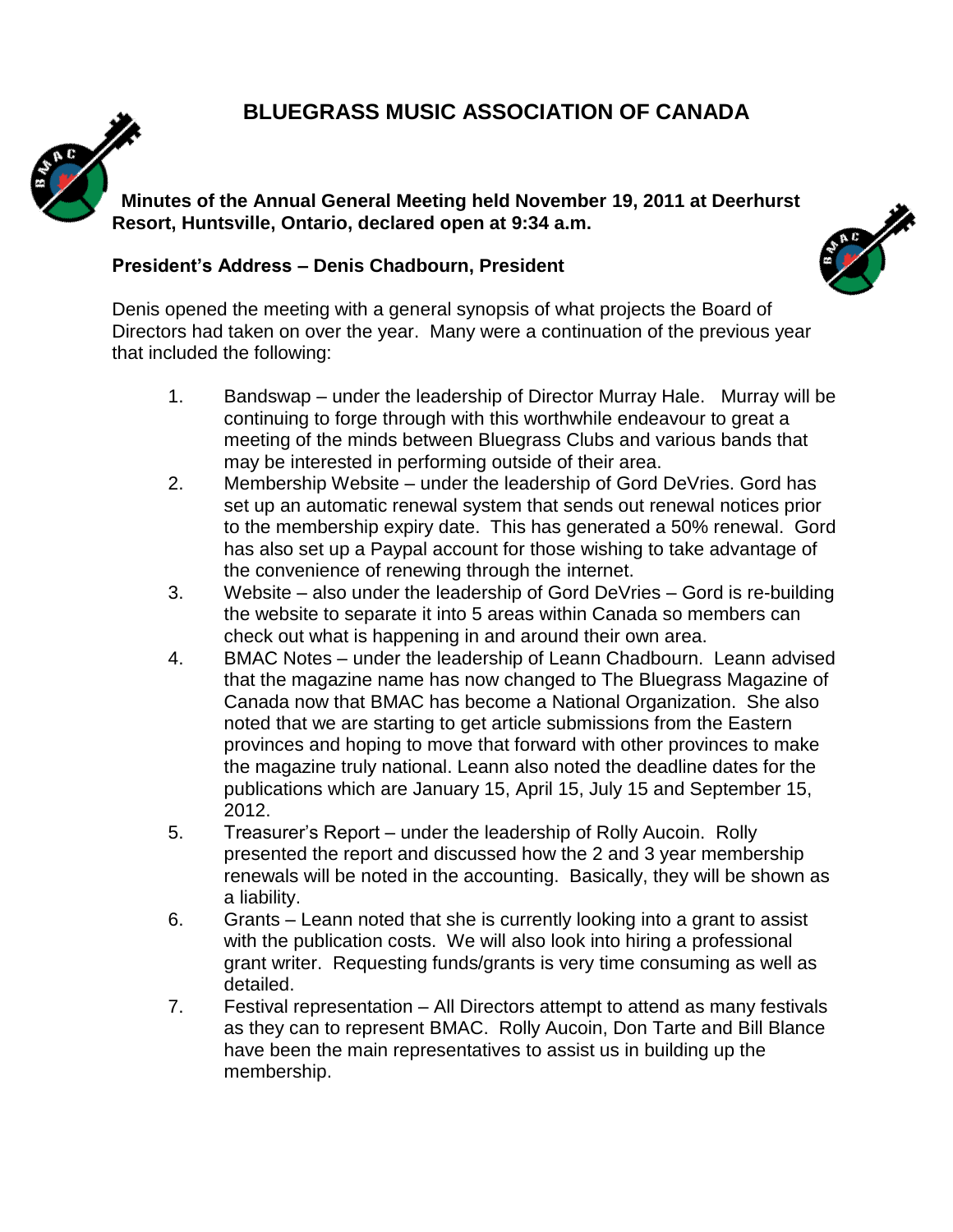#### **GENERAL DISCUSSIONS**

Denis brought forward the idea of putting together a pamphlet on how bands can promote themselves as well as one on one booking. The idea is for BMAC to assist bands/members in promoting themselves. Bands are now marketing for 2013 and need to plan their marketing for the long term.

. Bill Blance noted he is new to the group and on a learning curve. Voted in, in abscencia and Denis thanked him for his innovative ideas and noted that we appreciate all of his efforts. It is great to have new people and ideas on board.

Murray Hale noted that it would be good to see more representation from Canada at IBMA. The Spinney Brothers are promoting themselves very well and performed at a showcase. Denis advised that Rick Jeinsen, with the European Bluegrass Music Association and Tom Nechville, of Nechville Banjos have offered BMAC an opportunity to sponsor a Canadian Band to showcase. We will have to look into the costs at the next board meeting and discuss what exactly BMAC would/could contribute financially as well as how to decide what band would be represented. Further discussions will be required. The main vision of BMAC is to market Canadian Bluegrass to the world at large.

Dave Porter – of the Ottawa Valley Bluegrass Association noted that he was at IBMA this year and intends to go every year. He is more than willing to help BMAC out with promoting BMAC at IBMA.

Murray also noted that you can go to IBMA as a volunteer which cuts the costs exponentially. As a volunteer you are given free passes to most of the conference. Special Showcases and the awards are of course items that you would have to pay for.

Denis noted that there is a huge concern regarding the Annual General Meeting as we do not have many members out for the meeting. We need to look at either another time or venue. Consideration will need to be given to changing the time or even the venue. Some of the ideas are as follows:

- A. Gord DeVries spoke about the possibility of changing the venue in order to reach out to the East and West portions of Canada to be inclusive with the National Board.
- B. Barb Duncan suggested that we have a dinner meeting for next year, either Friday night or Saturday.

These ideas will have to be put on agenda for the first Board meeting.

Dave Porter noted perhaps we could somehow get together with movers and shakers from other music Genres. Denis Chadbourn advised that he has negotiated to get a bluegrass showcase on the CCMA Awards show. Hoping at that time to attract movers and shakers. Denis asked if Dave has contacts that could lead to making relationships – in a quest to develop the network west of the Manitoba border. Murray Hale suggested BMAC sending a representative from the board to go out to a bluegrass festival.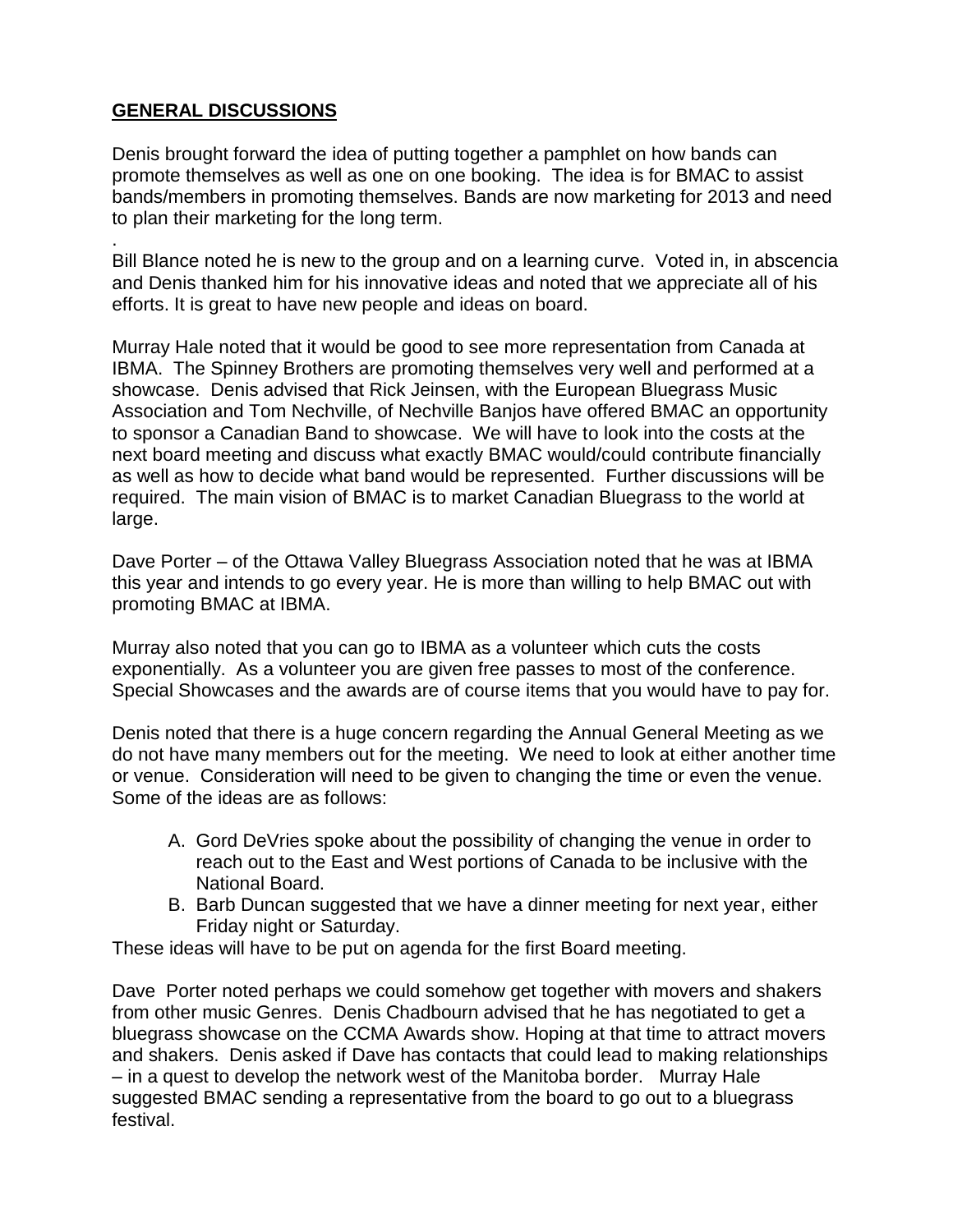As noted above, the board has discussed contacting a professional grant writer – Larry Johnston had been searching through various websites to understand what will be required to get financial assistance, however this is a very long procedure and we need to look to professional guidance in order to achieve this goal. Garry Hubbard noted the organization with the most money is FACTOR who is 50% funded. We do have targets in sight and are hoping for results.

Gord DeVries led a discussion of what should be done with respect to the magazine name change from BMAC Notes to Bluegrass Canada. Jerry Switzer gave us a general synopsis of the difference between Trademark and Copyright. The board should make the decision of which route they want to take. Gord also brought up the fact that BLUEGRASS CANADA is being used by an individual as a facebook page and should there be concern. Again, this is a discussion that will have to be brought forward to the next meeting of the Board of Directors.

Ron Bartman noted that we should start teleconferencing to get Directors onto the board.

Dennis McCarthy advised that he has taken on a promotion of the Seldom Scene for October 26, 2012. It will be held at a 500 softseat performance hall. Gord DeVries will be doing an interview with Denis for the July issue of Bluegrass Canada.

#### **All members of the Board resigned and elections commenced.**

#### **Election of Directors**

Denis Chadbourn, Leann Chadbourn, Gord DeVries, Rolland Aucoin, Dave Porter, Donald Tarte, Murray Hale, Barb Duncan and Bill Blance were nominated for positions on the board; all accepted.

#### **Meeting adjourned at 10:46am.**